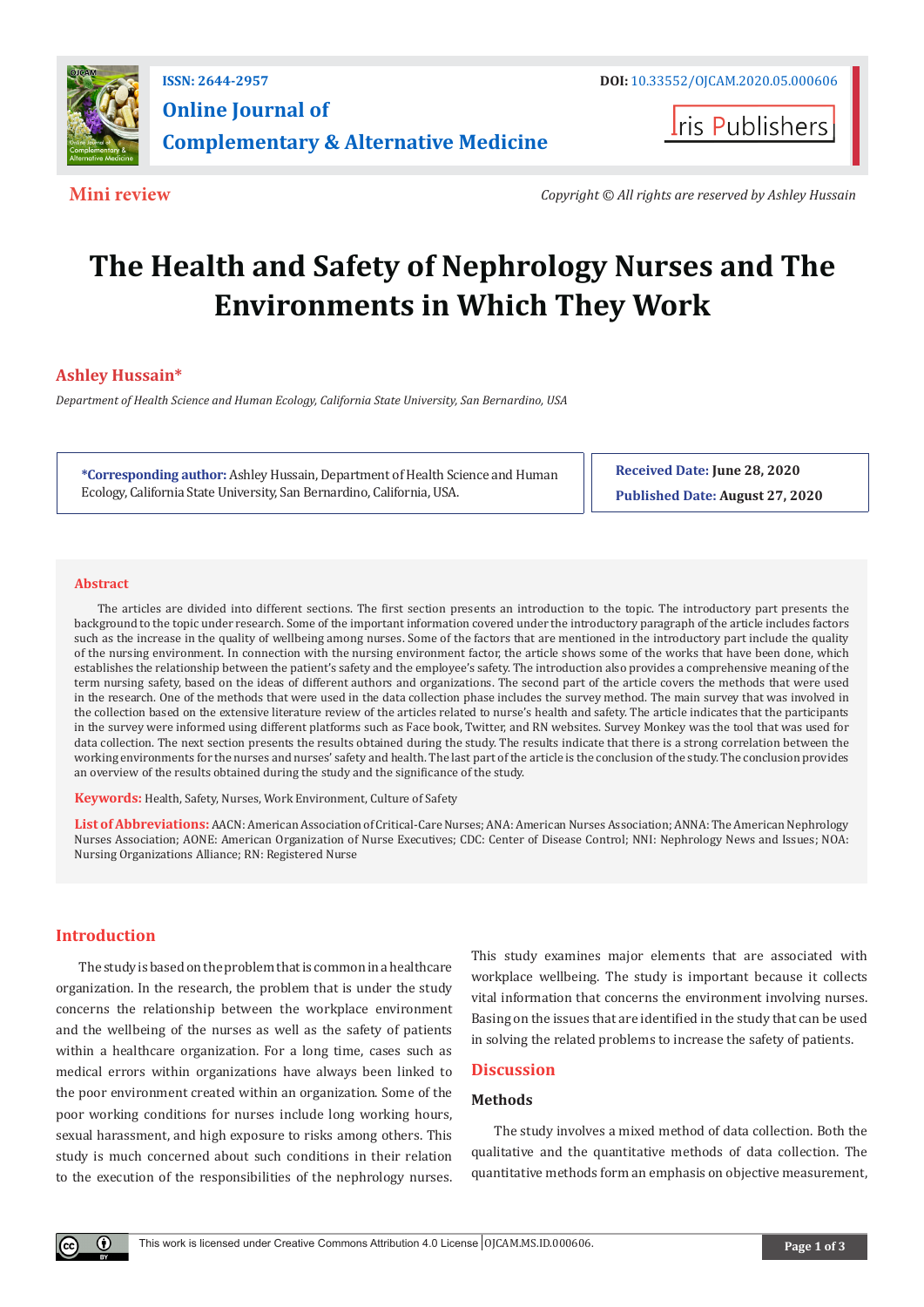and it involves the manipulation of the pre-existing data. Surveys were used as primary methods of data collection in this study. The items used in the survey were designed to meet different research techniques. To make this method of data collection more accurate, the researchers made constant references to the different works that have explored similar pieces of information. Moreover, it also involved the consultation of different nursing professionals through focus group discussions, in which the researchers asked relevant questions that they believed could help in the collection of more information. Different groups of researches mostly prefer the survey method of data collection due to its numerous advantages. The first advantage concerns the cost this method of data collection is less costly because of the online option of data collection. Again, the method is convenient because it is not subjected to manipulations and therefore the information collected through this method of data collection is accurate. Concerning this face of data collection, the timeline of surveys was enough, thus allowing more responses from different individuals to maximize the accuracy of data collected.

#### **Results and Discussions**

Under this section, a lot of information based on different elements related to wellbeing or the nursing environment was presented. Information collected based on these elements is vital in the collection of data that would help the researchers to draw a conclusion based on the correlation between the environment and the wellbeing nephrology of nurses. These elements are explored below.

#### **Satisfaction**

The results indicate that most of the individuals are satisfied with their job. According to the study findings, some were very satisfied with their jobs but others were somewhat satisfied. Basing on the level of satisfaction, the information indicates that the population of very satisfied individuals is almost equal to the population of the somewhat satisfied individuals. Still, under satisfaction, the information indicates that most of the RN nurses would definitely recommend pursuing the nursing concerns and the same population would probably recommend. Regarding where the job satisfaction is high; probably elements such as regular appreciations must be present within an organization. Such elements are highly dependent on the organizations' Human resource management.

Considering the significance of motivation within the workplace, positive comments and recognition are major players that influence the level of motivation among workers. From the information, it is evident that RNs have different levels of satisfaction because they belong to different kinds of organizations. Those nurses that represent highly satisfied employees probably come from organizations that consider vital factors such as workplace reinforcement through positive comments, [1]. On the other hand,

the proportions of nurses who are somewhat satisfied with their jobs belong to organizations which in one way or the other have some qualities that do not support workplace wellbeing. Lastly, the possible reason why most of the RNs would recommend pursuing a nursing career because of the high demand of the nurses on the job market as compared to other professions.

#### **Mental and physical abuse**

All forms of abuse are among the major factors that contribute to unhealthy working conditions such as psychological stress and depression [2]. Therefore, enacting policies related to workplace forms of abuse is one of the recommendations that can be used to promote a healthy workplace. The research identifies different forms of abuse in the workplace with sexual harassment being the most dominant factor among the nurses and the patients. Other forms of harassment include verbal and physical harassment. Regarding physical and mental abuse, it is upon the organization to establish policies that will prevent any form of abuse [3]. The most common policy among many organizations is zero-tolerance to all forms of abuse.

However, the information indicates the there are other instances where abuse is never reported at all. The study found that a high percentage of the organizations claim to have zero-tolerance to all forms of abuse within their organizations, but that is not the case. The zero-tolerance policy is essential in an organization setting as it protects the wellbeing of the nurses working in an organization. Most of the workers are not aware of the existence of policies that protect their wellbeing in an organization, thus end up suffering in silence. Therefore, it is the responsibility of organizations to provide employees with a good working environment that is free from all forms of abuse. Giving the nurses' needs an appropriate rank on the Maslow's hierarchy of human needs can improve the efficiency of an organization. To be more specific, security needs should be prioritized to enhance a safer healthcare facility [4]. By so doing, the employees will be in a better position to work hard to reach the self-actualization.

#### **Long, intense hours and fatigue**

Long hours on shift are one of the major causes of inefficiencies at work, [5]. The information under this study indicates that nurses work for longer hours. The study found that overtime at work is considered a voluntary activity but organizations treat it as a requirement for the nurses. It is arguable that overworking nurses not only exposes them to health-related problems but also increases the chances of occurrence of medical errors. [6] Listed some of the dangers that are associated with long working hours. Long shifts put the nurses at the risk of contracting cardiac diseases. They also establish that diseases such as hypertension and work-related stress disorders are among the common risk that individuals working long hours are exposed to.